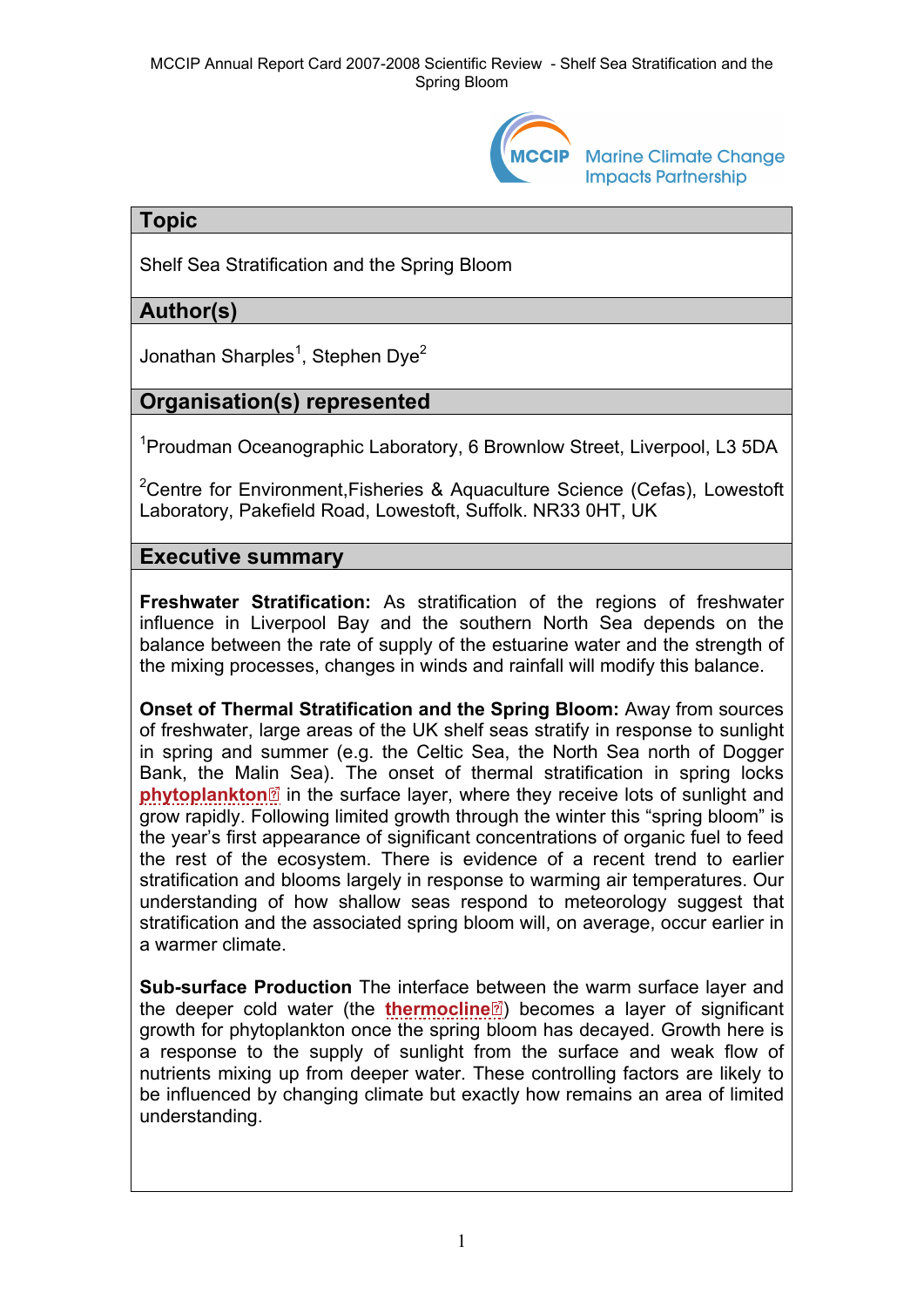### **Full review**

A region of the sea is "stratified" when a layer of less dense water sits above denser water. The surface layer could be less dense because it is less salty than the deeper water (e.g. because of an input of fresher water from an estuary), or because it is warmer than the deeper water (i.e. because the surface has been warmed by sunlight). Whether or not a region becomes stratified depends on the balance between the inputs of fresher water and/or heat, and the effects of turbulence that act to erode the stratification (e.g. turbulence caused by tidal currents, wind, and waves).

Stratification is a key control on shelf sea marine ecosystems. The interface between the surface and deeper layers acts as an efficient barrier to the vertical exchange of water. Any dissolved substance (e.g. nutrients, oxygen) or passive particle (e.g. phytoplankton, sediments) in the water will be affected by this reduced capacity for transfer between the surface and deeper waters. Stronger stratification has a correspondingly greater impact of vertical exchange.

Outside of the estuaries the strength of the tidal currents around much of the UK coast generates sufficient turbulence and mixing to prevent stratification that would otherwise form due to the inputs of estuarine (low salt) water. Instead coastal waters tend to be vertically well-mixed, but with salt content gradually increasing offshore away from the estuaries. Two notable exceptions to this are the eastern Irish Sea (Liverpool Bay, influenced by the estuaries of the Dee, Mersey, Ribble, Wyre and Lune (Sharples & Simpson, 1995) and the southern North Sea (influenced by the Rhine, Souza & Simpson, 1996), where a fresher surface layer can form during weaker tidal flows (neap tides) but is then eroded when the tidal currents increase (spring tides). The development of stratification in these coastal areas can be associated with an increase in the transport rates of estuarine water and its constituents (sediments, nutrients, anthropogenic contaminants) away from the coast at the sea surface, but at the same time increased onshore transports of material in the bottom waters. Coastal stratification is also implicated in many harmful algal blooms (Tett *et al.,* 2003), and the development of reduced oxygen in the bottom waters (Karlson *et al.,* 2002). As stratification by fresher water at the coast is dependent on the balance between the rate of supply of the estuarine water and the strength of the mixing processes, changes in the climate (i.e. changes in winds and rainfall) will modify this balance. There are suggestions that warmer, drier summers may lead to more harmful or nuisance blooms (Huisman *et al.,* 2004). However, there are still uncertainties in the regional variations of likely meteorological changes (Buonomo *et al.,* 2007) and the problem of how changes in sunlight, rainfall and winds may impact coastal seas has not yet been addressed with confidence.

Away from sources of freshwater, large areas of the UK shelf seas stratify in response to sunlight in spring and summer (e.g. the Celtic Sea, the North Sea north of Dogger Bank, the Malin Sea). Again, whether or not the sea stratifies depends on the balance between the rate at which sunlight warms the sea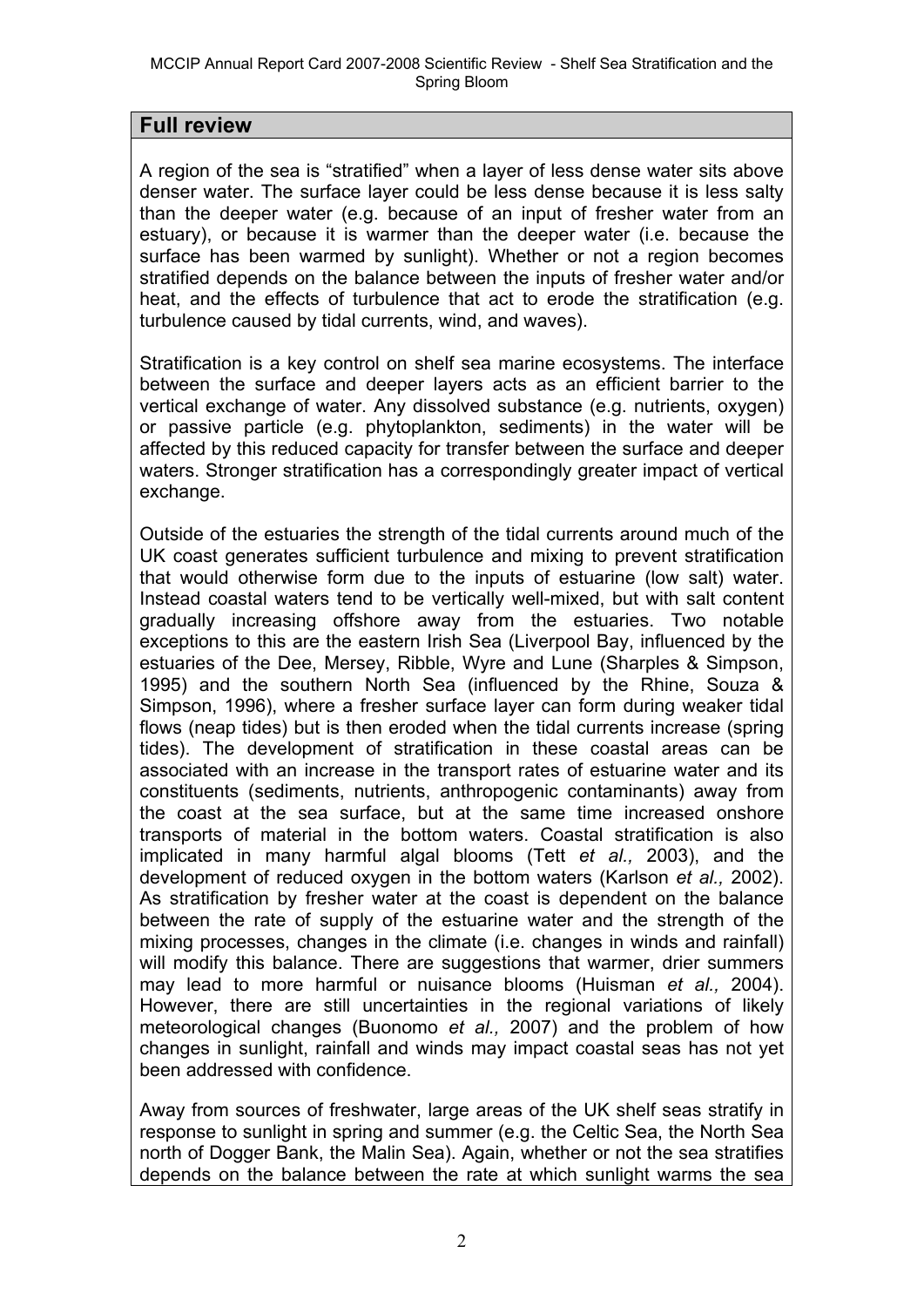surface and the rate at which the mixing processes can re-distribute that heat vertically. The geographical pattern of which regions will develop a warm surface layer, and which will remain vertically mixed, is well-understood and predictable (Simpson & Hunter, 1974; Pingree & Griffiths, 1978).

Mixing by the strong tides around the UK is the key factor in determining the pattern of mixed and stratified regions, and it is broadly robust to the changes in heat supply and sea level predicted under a changing climate over the next century. However, the timing of when thermal stratification begins appears sensitive to changes in meteorology and it is an event of pivotal significance for the marine ecosystem. The onset of stratification in spring locks phytoplankton (single-celled marine plants that form the base of the marine food chain) in the surface layer, where they receive lots of sunlight and grow rapidly. Following the limited phytoplankton growth through the winter this "spring bloom" is the year's first appearance of significant concentrations of organic fuel to feed the rest of the ecosystem. The timing of the bloom is thought to be an important factor in, for instance, the survival of fish larvae (Platt *et al.,* 2003). There is evidence of a recent trend to earlier stratification and blooms (Young & Holt, 2007) largely in response to warming air temperatures (Sharples *et al.,* 2006). How the spring bloom timing will change in the next decades is only now being investigated, though there is moderate evidence (based on our understanding of how shallow seas respond to meteorology) that stratification will on average occur earlier in a warmer climate.

In thermally-stratified regions during summer, following the decay of the spring bloom, the interface between the warm surface layer and the deeper cold water (the "thermocline") is an important site of primary production, with a layer of phytoplankton growing in response to sunlight and to a weak supply of nutrients mixing upwards from the deeper water. These thermocline phytoplankton probably contribute about 50% of the total annual primary production (i.e. about the same as the spring bloom) (Richardson et al., 2000). Recent evidence (moderate confidence) suggests that this population of phytoplankton is very sensitive to changes in sunlight (sunnier weather might increase growth) but is ultimately limited by the supply of nutrients (sensitive to winds). However, our understanding of the physics of thermocline mixing and the ecosystem response is not yet advanced enough to allow a prediction of how this growth might change as the climate changes.

### **Confidence assessments**

**'What is already happening' – Medium** overall based upon a high level of agreement between the observation and modelling studies and good understanding of the basic controls of stratification, but only a moderate amount of evidence being available (there are no long-term time-series of direct observations of stratification).

**'What could happen in the future'** – **Low** The amount of understanding is probably moderate given that we have a fairly good knowledge of how the process of stratification is driven but a low level of certainty in how the drivers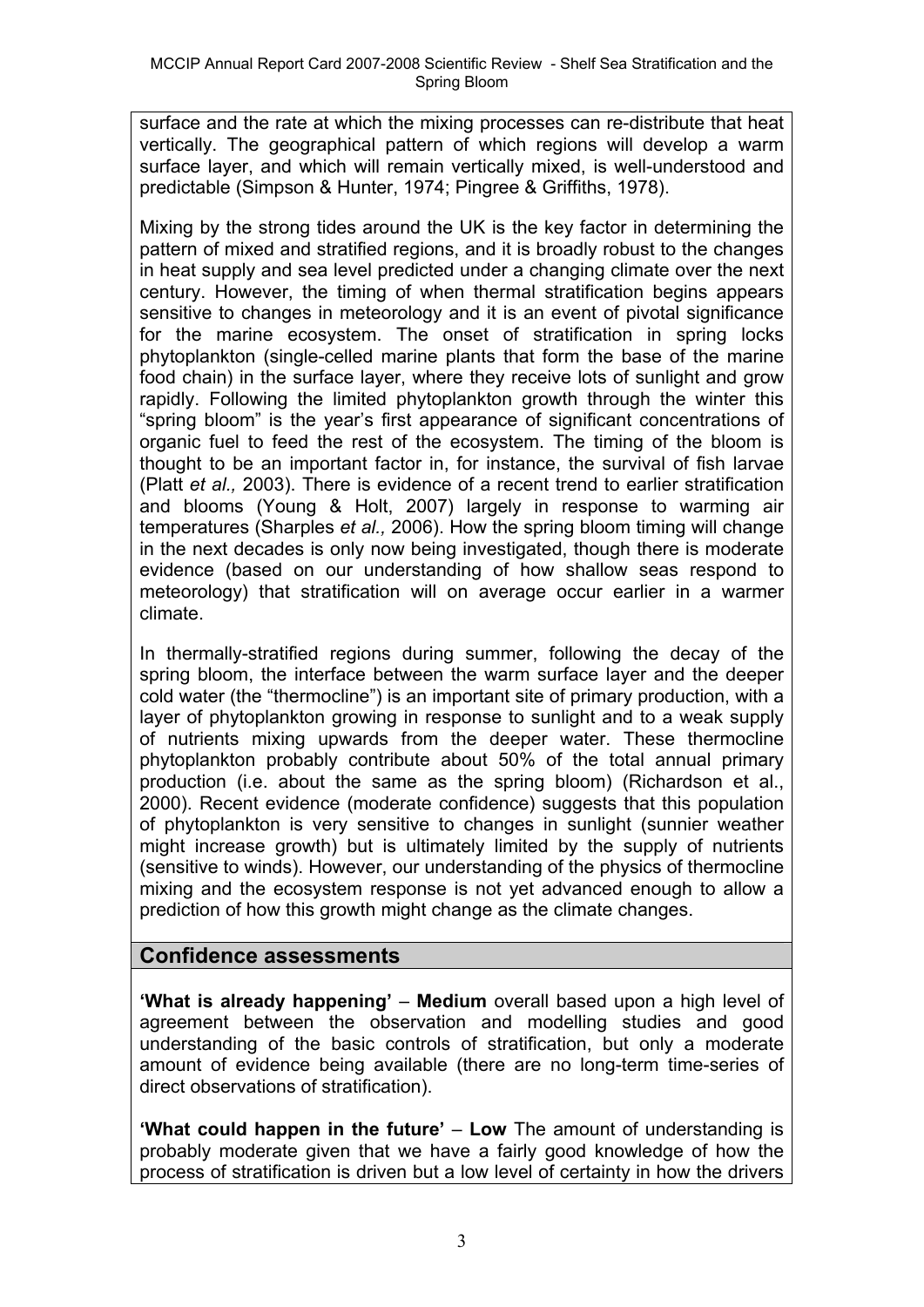will change and how they will interact.

#### **Knowledge gaps**

The limited work that has taken place modelling the impact of potential future changes in the climate on stratification [is c](http://www.mccip.org.uk/arc/2007/glossary.htm)urrently being improved, and will be a part of the next **[UKCIP report in 2008](http://www.mccip.org.uk/arc/2007/glossary.htm#UKCIP08)** .

Our understanding of the climatic influence in the physics of thermocline mixing and the response of associated subsurface productivity is an area of active study but is not yet able to assess the potential for future change.

#### **Commercial impacts**

The most direct effect is that changes in stratification may change the occurrence of harmful phytoplankton that can cause the closure of shellfisheries. Other commercial effects would be seen mainly through modification of ecosystem function leading eventually to fisheries impacts. One could also speculate that the influence of stratification on sediment transport may impact commercial interests.

### **References**

- Buonomo, E., Jones, R., Huntingford, C. and Hannaford, J., (2007) On the robustness of changes in extreme precipitation simulated by two regional climate model over Europe. Quarterly J. Royal Met. Soc., 133, 65-81.
- Huisman, J., Sharples, J., Stroom, J.M., Visser, P.M., Kardinaal, W.E.A., Verspagen, J.M.H. and Sommeijer, B. (2004) Changes in turbulent mixing shift competition for light between phytoplankton species. Ecology,85, 2960-2970
- Karlson, K., Rosenberg, R. and Bonsdorff, E. (2002) Temporal and spatial largescale effects of eutrophication and oxygen deficiency on benthic fauna in Scandinavian and Baltic waters - a review. Oceanogr. Mar. Biol. Annu. Rev. 40, 427-489.
- Pingree, R. D., and Griffiths, D. K. (1978) Tidal fronts on the shelf seas around the British Isles, J. Geophys. Res., 83, 4615-4622
- Platt T., Fuentes-Yaco C., Frank K.T. (2003) Spring algal bloom and larval fish survival. Nature, 423, 398-3999
- Richardson, K., Visser, A.W., and Bo Pedersen, F. (2000) Subsurface phytoplankton blooms fuel pelagic production in the North Sea. J. Plankton Res. 22, 1663-1671
- Sharples, J and Simpson J.H. (1995) Semi-diurnal and longer period stability cycles in the Liverpool Bay region of freshwater influence, Continental Shelf Research, 15, 295-313
- Sharples, J., Ross, O.N., Scott B.E., Greenstreet, S.P.R., Fraser, H. (2006) Inter-annual variability in the timing of stratification and the spring bloom in the North-western North Sea, Continental Shelf Research, 26, 733–751 doi:[10.1016/j.csr.2006.01.011](http://dx.doi.org/10.1016/j.csr.2006.01.011)
- Simpson, J.H and Hunter, J.R. (1974) Fronts in the Irish Sea, Nature, 250, 404-406